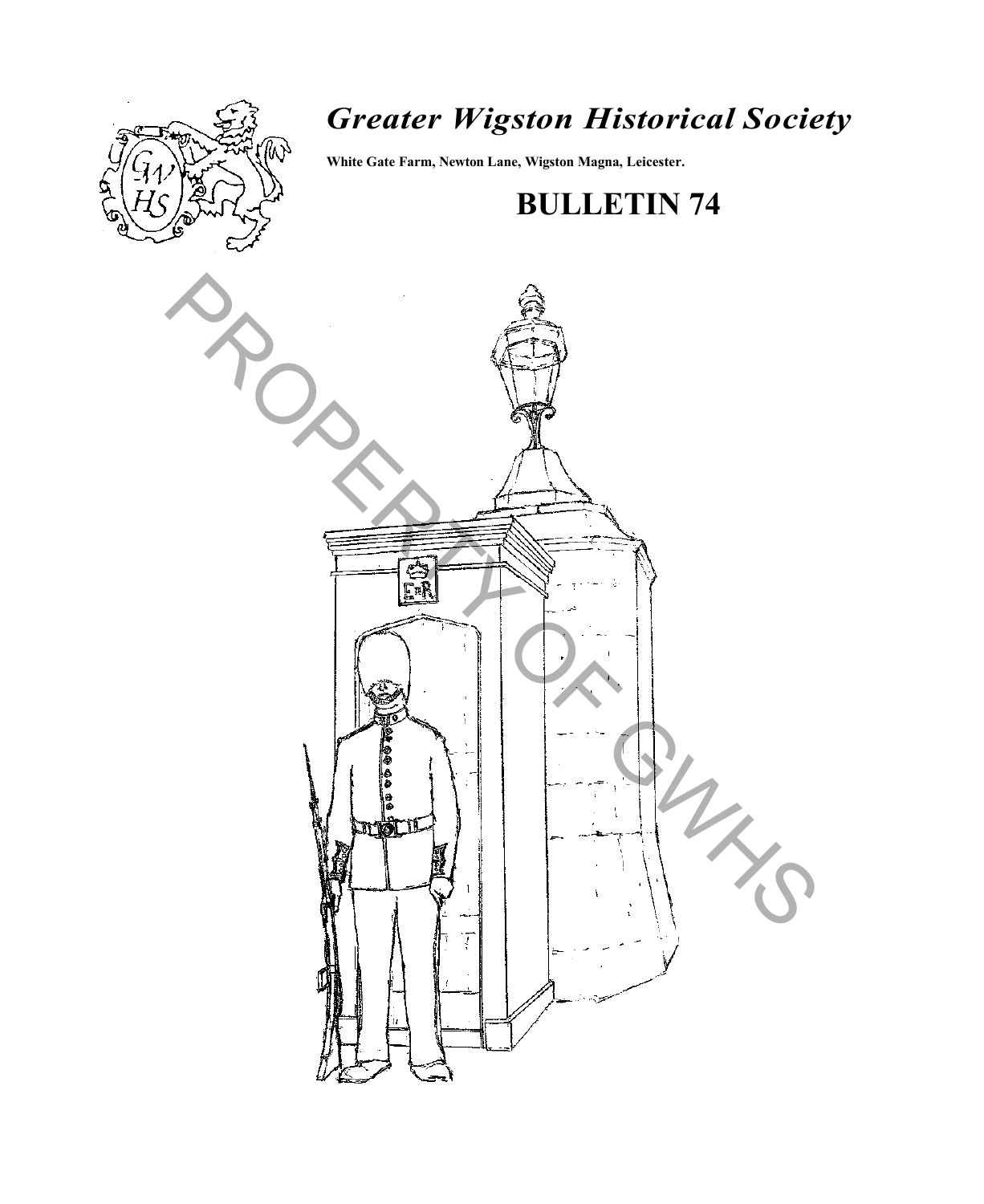## **PROGRAMME OF MEETINGS - FEBRUARY TO SEPTEMBER 2006**

## **Wednesday** 15<sup>th</sup> **February** 2006

A.G.M. followed by Forryan family research on & off the internet - Mike Forryan 7.30p.m. U.R. Church Boys' Brigade Rooms.

**Wednesday** 15<sup>th</sup> **March 2006** Slides of Old Oadby - Martin Sharp 7.30p.m. U.R. Church Boys' Brigade Rooms.

**Wednesday 19th April 2006** Leicester Suffragette Alice Hawkins - Peter Barratt (her great grandson) 7.30p.m. U.R. Church Boys' Brigade Rooms.

**Wednesday** 17th May 2006 Guided walk around Welford - John Haynes

Meet 6.45p.m. Paddock Street Car Park to share transport, see below.

## **Wednesday 21st June 2006**

Visit to Bruntingthorpe Airfield with supper in old control tower - Geoffrey Pool & Olwen Hughes Meet 6.30p.m. Paddock Street Car Park to share transport. **Please note 7.00p.m. start** for this evening, see below. Oadly - Martin Sharp 7.30p.m. U.R. Church<br>
Boys Brigade Rooms.<br>
Wednesday 19<sup>9</sup> April 2006<br>
Eelester Suffingette Alice Hawkins - Peter Barratt (her great grandson)<br>
7.30p.m. U.R. Church Boys Brigade Rooms.<br>
Wednesday 1<sup>48</sup>

# **Wednesday 16th August 2006**

The Pre-Raphaelites - Tom Kelly 7.30p.m. U.R. Church Boys' Brigade Rooms.

# Wednesday 20<sup>th</sup> September 2006

The South Leicestershire Hoard - Vicki Priest 7.30p.m. U.R. Church Boys' Brigade Rooms.

**Please note** - members will need to register and pay a modest charge for the May and June evenings. A list will be compiled for this at the March & April meetings. Also available will be an information slip about access to the airfield.

\* \* \* \* \* \* \* \* \* \* \* \* \* \* \* \* \* \* \* \* \* \* \* \* \* \* \* \* \* \* \* \* \* \* \* \* \* \* \* \* \* \* \* \* \*

The Bulletin is published three times a year on 1st February, June and October. Articles etc. (which are always welcome) should be submitted to the editor three clear weeks before the publication date please.

Editor: Tricia Berry, 7 Wensleydale Road, Wigston. Leics. LEI 8 3RX.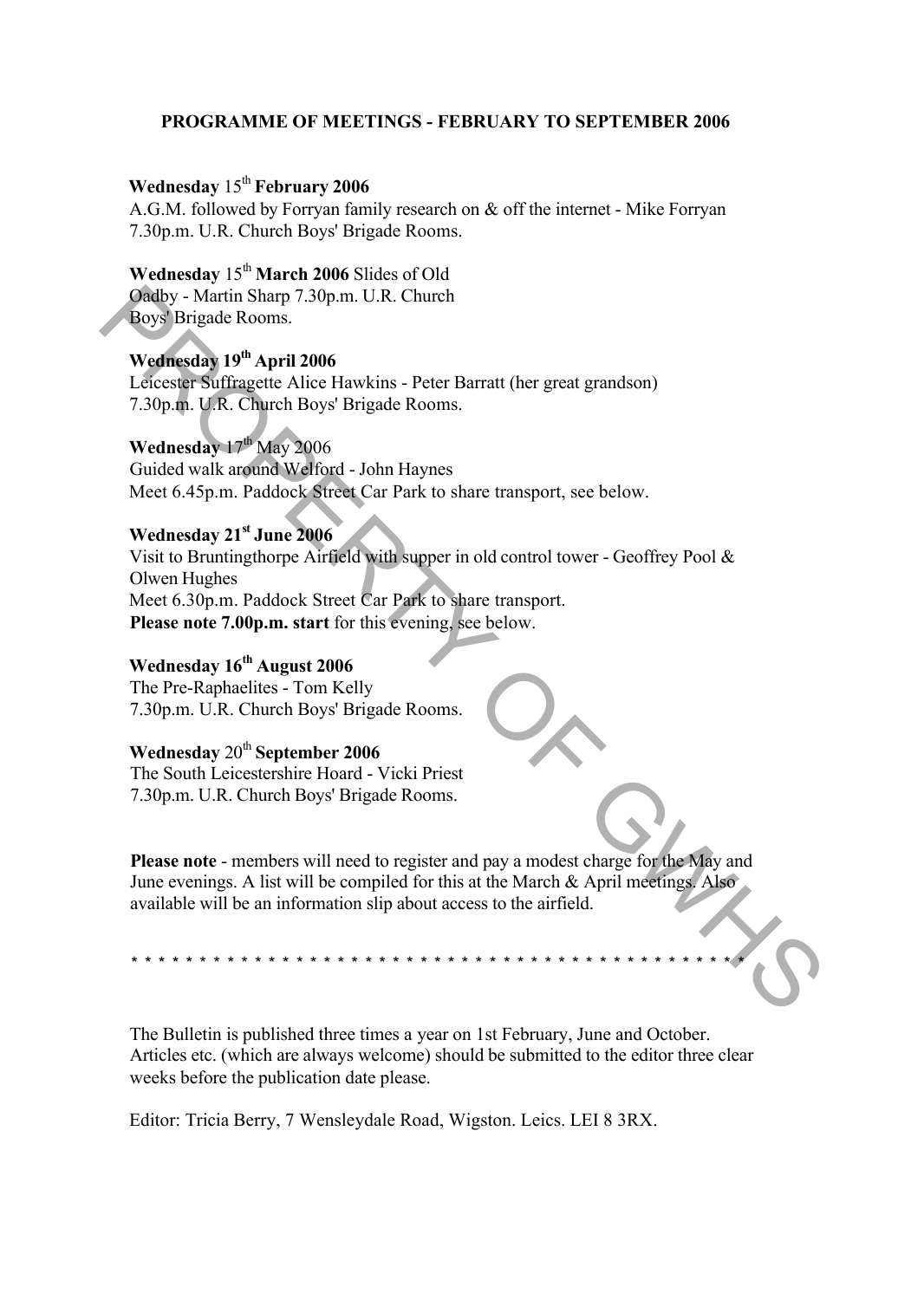#### **FRONT COVER**

The front cover this time features Jim Colver's drawing of one of Her Majesty's foot guards. He is on duty outside Buckingham Palace wearing full dress uniform of red tunic and bearskin. These guards can be drawn from any of the 5 remaining regiments of foot, but are usually from the Household Brigade. When the Sovereign is in residence there are four guards on duty otherwise there are only two. The Changing of the Guard ceremony takes place daily at 11.30a.m. in summer and alternate days in winter. It lasts 45 minutes and is a very popular tourist sight.

\* \* \* \* \* \* \* \* \* \* \* \* \* \* \* \* \* \* \* \* \* \* \* \* \* \* \* \* \* \* \* \* \* \* \* \* \* \* \* \* \* \* \* \* \*

# **OCTOBER MEETING**

In October the Society welcomed Geoffrey Pool who gave a most interesting talk on the Bruntingthorpe Airfield. It was opened in November 1942 with a fly-in of 28 Wellington Bombers and consisted at that time of three runways, with hangars and workshops spaced around the site, away from the main buildings, as a precaution against enemy attach. Personnel used bicycles to move from place to place. Outside the perimeter on the Walton side was a huge bomb dump, traces of which can still be seen. The airfield was classed as an advanced operational unit for Wellington and Lancaster Bombers for the rest of WWII, while nearby Bitteswell was a satellite airfield. the Guard ceremony takes place daily at 11.30a m. in summer and alternate days in<br>
whints 45 s minutes and is a very popular tourist sight.<br>
In October the Society welcomed Gooffrey Pool who gave a most interesting talk on

On the Peatling side Sir Frank Whittle occupied some space for aerial testing of his experimental jet engines in Meteor aircraft, one of which crashed near Blaby Church. Sir Frank had been born in Coventry but was friends with the owners of a Lutterworth factory. When he needed more space the Government built him the present Alstrum factory site at Whetstone. After the war the Whittle flight of four planes remained at Bruntingthorpe for a year before moving over to Bitteswell.

In 1946 flying went dead, though some gliding took place, and it became a German POW camp for two years. It was also a Polish Officers resettlement camp until that closed in 1949. It was then unused until 1953 when it was leased to the U.S. airforce. They rebuilt the runways from 6,000 feet to 2 miles long with 30 foot foundations, the rubble for which came from the demolition of slum houses in the Wharf Street area. They built two massive hangars and nuclear bombers were stationed there for six months during the height of the 'Cold War' period.

When the Americans withdrew in the mid 1960s the Ministry of Defence split the site and sold off part for industrial use. The 48 officers' houses were also sold. The remainder was bought by Chryslers for vehicle maintenance and testing, but on condition they made no alterations to the site and planted 180,000 trees around the perimeter to help mask sound and improve visual impact. Due to a subsequent merger the site was no longer required and on 1/8/1983 it was bought by the Walton family who ran a land drainage business. It is currently used for commercial purposes, such as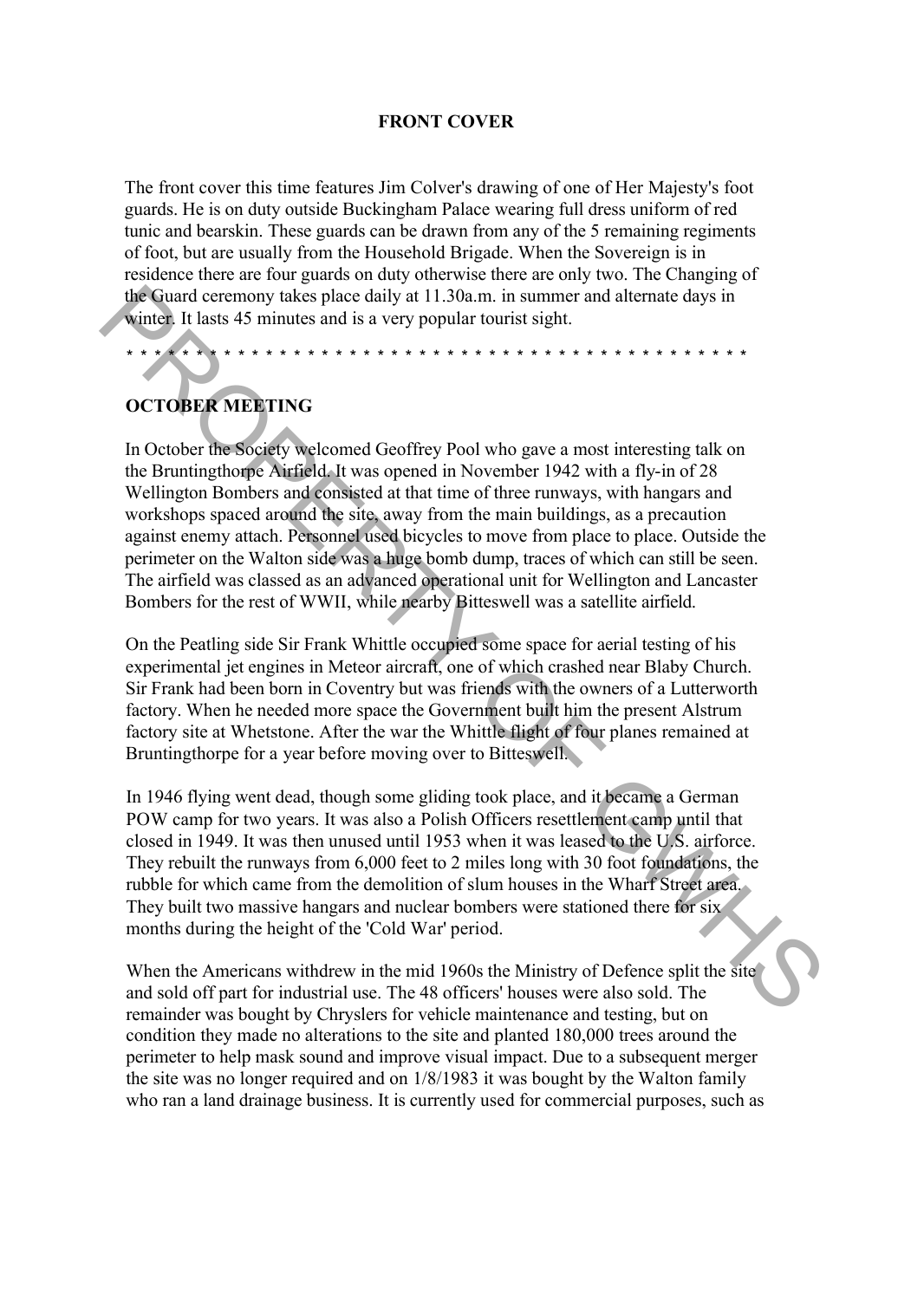vehicle spraying and storage, and corporate entertainment events, but is perhaps best known for its vintage aircraft collection. This all began in 1984 with the acquisition of a small museum of aircraft previously based at N.E.M. Airport. More have arrived since and there are currently 38 planes of which 10 can taxi, and do so regularly, on special open days.

The largest example is the Vulcan which flew into Bruntingthorpe in March 1993. For the last seven years the 'Vulcan to the Sky' project has been very active in raising funds in order to restore it, the last remaining one in the world, to airworthiness. This has been aided by Lottery funding and the restoration is now underway in a designated hangar. The smallest is the Iskra a two seat Polish training aircraft. Both of these and most but not all of the planes are known as 'Cold War Jets' and are military aircraft which were in service during that dangerous time 1945-1991. A notable exception is an early Boeing 747 passenger plane currently being converted for use as a static conference centre. finals in order to restroint the last remaining ones in the world, to ainvochiness. This<br>has been aided by I ottery funding and the restoration is now underway in a designated hanger. The smallest is the Iskra a two seat

After some questions and discussion the Chairman, Edna Taylor, thanked Mr. Pool for a most fascinating talk.

(Some members subsequently suggested the airfield would be an interesting venue for a summer trip and this has been arranged for 21<sup>st</sup> June starting at the earlier time of 7.00p.m. There will be a chance to go inside the Vulcan hangar, then tour the airfield, followed by supper in the Control Tower. The airfield is of course huge and we shall drive from place to place in convoy in our own cars).

### **NOVEMBER MEETING**

For November Colin Hyde gave a very well received talk with fascinating slides, many from the 1920s, on the history of the Walnut Street area of Leicester. Colin works within the East Midlands Aural History Archive based at Leicester University. The department has recently published a book based on interviews with people who have clear memories of living and working there in the past.

The area covered by the talk is south of the old town of Leicester and east of the canal and River Soar comprising Freemans Common and part of Southfields. Included was the Infirmary, Leicester Fosse Football and Tigers' Grounds, the Granby Halls, Cattle Market, Welford Road Cemetery, Victoria Park, Wyggeston School, the University, Fire Station, Prison and Recreation Ground and, on Aylestone Road, the old Power Station with huge gasometers and ornate former nurses' homes on the Filbert Street corner.

The residential streets to the west of the area were laid out in 1880 with housing kept as far as possible away from the water. This was because it was realised such areas were unhealthy; studies of other places demonstrating that families living closer to water suffered progressively more illness that those living further away.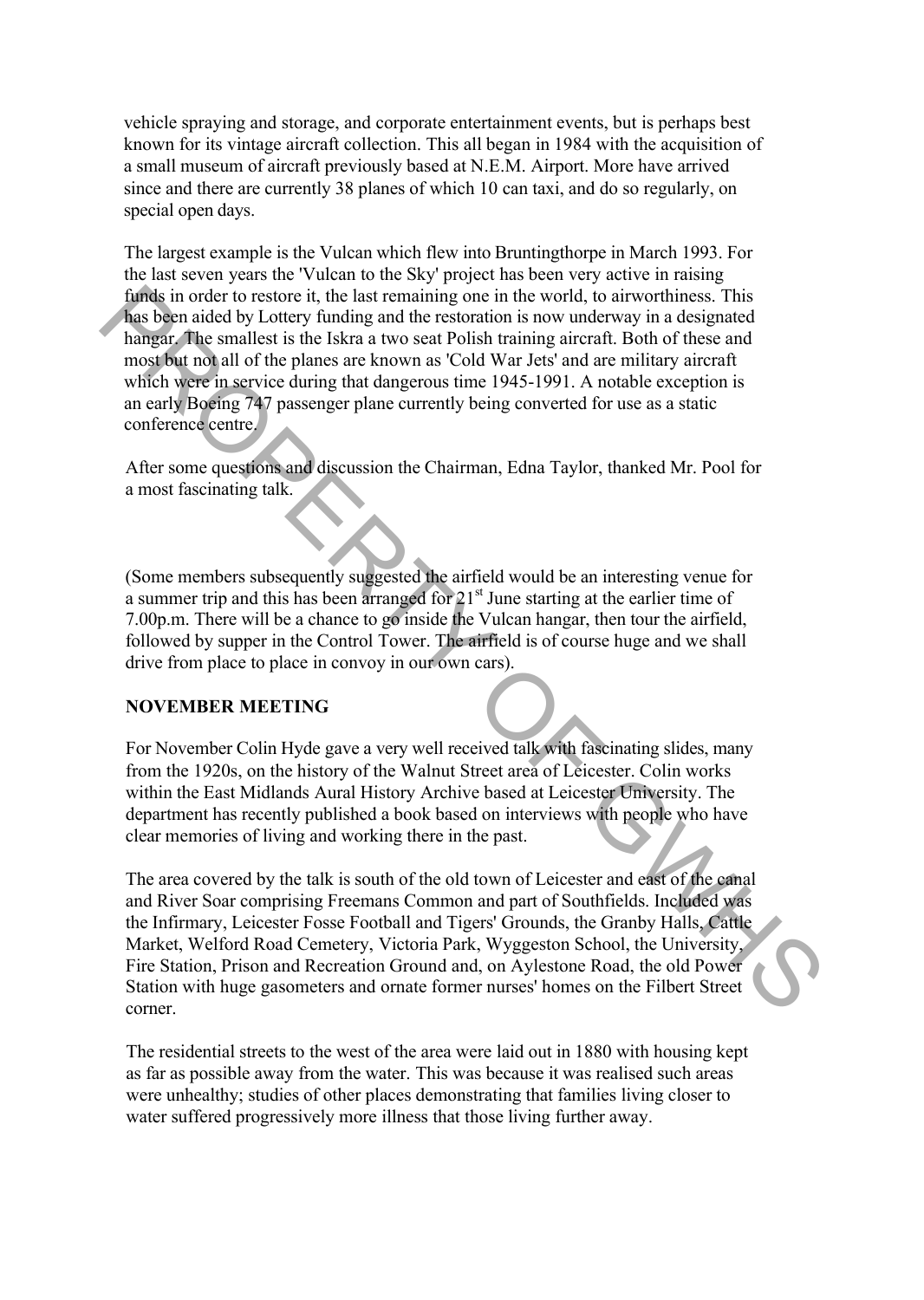Many of the streets were given the names of nuts such as Filbert, Hazel, Brazil, Almond, Walnut and Chestnut but whose idea this was seems to have been lost with time.

Colin then answered a number of questions after which the Chairman, Edna Taylor, thanked him for a most interesting evening.

## **DECEMBER MEETING**

Christmas seems to come around more quickly each year and this month it was time for the annual social.

Edna Taylor put on a general knowledge picture quiz to get things started. We then sat in groups to tackle Stella Tweed's Leicestershire quiz which was really enjoyable with a good mix of the fairly easy and the quite challenging. It was then time for the buffet meal from Annie's Patisserie which as usual was very good.

After this it became apparent that poor Stella was not well, and it was decided that an ambulance should be called. Many thanks are due to Shirley Hensman, Pat Parsons, Marion Daetwyler and May Hilton who all assisted by comforting Stella, contacting the ambulance and Stella's nephew etc. Happily it turned out to be nothing worse that a fainting attack and after various checks by the paramedics, and a much better looking patient, it was decided she did not need to go to hospital. Stella is now fine and sends her grateful thanks to all, she will thank people personally when next she sees them. Christmas seems to come around more quickly each year and this month it was time<br>for the around social.<br>Edna Taylor put on a general knowledge picture quiz to get things started. We then sat<br>in groups of track Stella Twee

We carried on in a rather subdued fashion to hear the answers to the quizzes, however when it came to the Leicestershire one it was forgotten to check for a winning group so no prizes awarded for this.

Afterwards the raffle was drawn, and things cleared away, with the evening ending about 10.30p.m.

### **JANUARY MEETING**

This month our member, Peter Clowes, gave a very well received slide show on South Wigston his knowledgeable commentary sprinkled with amusing stories.

He began by reminding us that the construction of the township had been started in the early 1880s by Orson Wright, a speculative builder, who was already responsible for several large building schemes, notably in Knighton and Woodgate, Leicester. He could see the potential of an area with three separate railway lines passing close by. He bought farmland as it became available and was away; a grid of streets with 600 houses and several large factories appearing in the following six years.

We were shown pictures of the clay pit in Saffron Road which Orson bought from a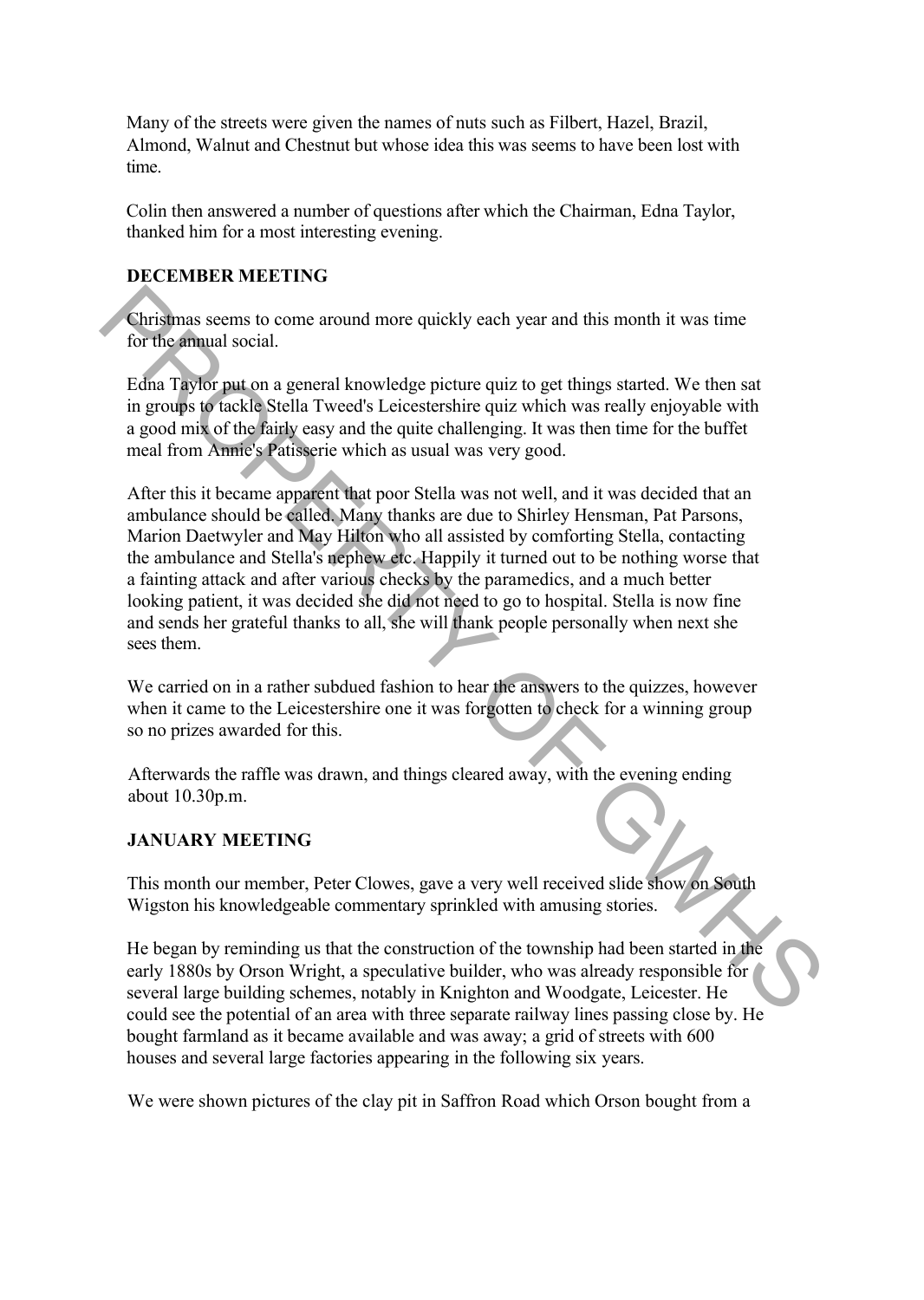Mr. Healey so he could produce his own supply of bricks locally. This site was later taken over by Constone Concrete Products. It had its own branch railway track into the complex to facilitate distribution. It is said that when the line was discontinued one of the trains was bricked up under a railway bridge near Kirkdale Road, and remains there to this day. The pit became a hazard with several drowning accidents and was eventually filled in. Industrial units now occupy the site.

There were photos of the railway triangle, three stations, ivy clad barracks which was built 1878/80, St. Thomas's church, floods in the fields around Crow Mills and demolition of the old wooden trestle viaduct and its masonry replacement, which itself was demolished in 1960s. We moved on to The Grand Hotel and Clarence Hotel, the former sadly boarded up at present. The Wesleyan and Primitive Methodist and Congregational Churches and many more features.

Peter spoke of some of the businesses; a photographer named Porter who occupied 13, Blaby Road. Mr. G.W. Hall who continued the photographic business at the same address and introduced stationery and greetings cards and Mr. Hall's daughter Primrose Wray who added cake decorations and accessories. The same items are still sold at these premises today. Mr. Deeming was another photographer and also printer. Jacobs biscuits which was formerly Dunmore's which suffered a catastrophic fire in 1904. Premier Drum a London firm, bombed out during WWII, settled here firstly at the top of Canal Street on the old foundry site before moving to the present prestigious premises on Blaby Road. ABC Garage on Saffron Road corner selling petrol at 72p per gallon, Huddlestone's Garage and Eric Holmes Cycle Shop on the corner of Countesthorpe Road. A nostalgic shot of The Grange, Glen Parva, home for many years of Sir John and Lady Rolleston, a land surveyor and MP. bij (187880, St. Thomas's church, floods in the fields around Crow Mills and<br>tradition of the old wooden trestle via due tant its measury replacement, which itself<br>was deprolished in 1960s. We moved on to The Grand Hotel

After what seemed a very short time all was finished and Peter was thanked for a most entertaining evening by the Chairman, Edna Taylor.

**OLD PARISH DIARY**

Following on from Bulletin 73 here are some more entries from what is believed to be Thomas Burgess's diary:-

**1854** -Died at Great Wigston on 21<sup>st</sup> [no month given] of Consumption aged 17 years, Emma daughter of widow Baker.

On 23rd [no month given] after a protracted and painful affliction, Elizabeth the wife of Sidney Stanyard, in her 55<sup>th</sup> year.

On the 15<sup>th</sup> November Mr. John Wade, aged 75 years [died]. On

the  $27<sup>th</sup>$  November Mr. John Dand, aged 71 years [died].

\* \* \* \* \* \* \* \* \* \* \* \* \* \* \* \* \* \* \* \* \* \* \* \* \* \* \* \* \* \* \* \* \* \* \* \* \* \* \* \* \* \* \* \* \*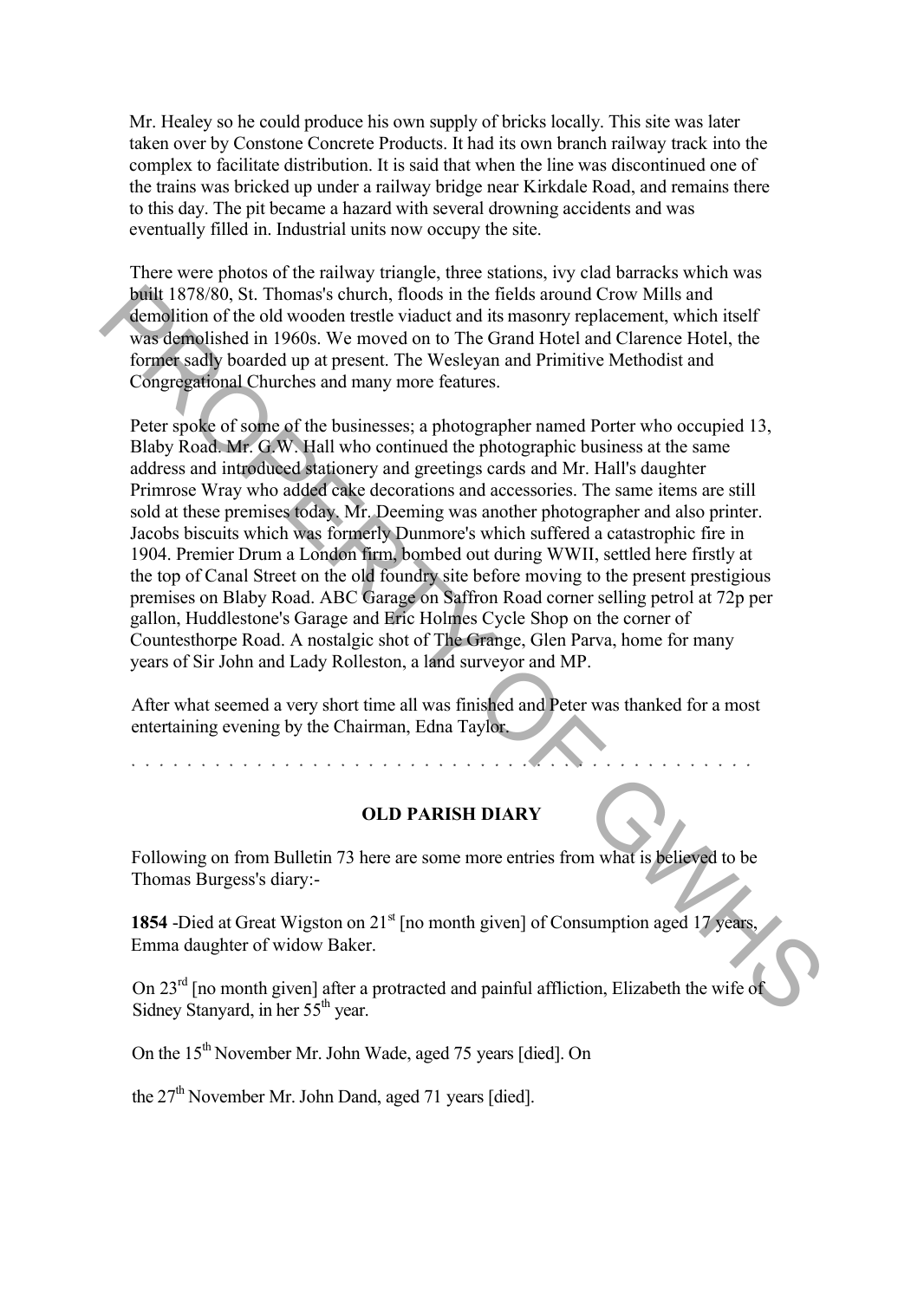On the 29 Elizabeth Pawley widow aged 68 years [died].

On the  $30<sup>th</sup>$  Sarah wife of Thomas Chance after a long and severe affliction, aged 34 years.

On the  $2<sup>nd</sup>$  December At Great Wigston in her  $80<sup>th</sup>$  year Elizabeth Warner, spinster.

Burglary at Great Wigston - Between the hours of twelve and one on Sunday night the house of Mr. Jas Mason in Moat Street, Great Wigston was entered and the following articles stolen therefrom. A new top coat, a new hair brush, a silk handkerchief, two shirts which were only part made, with the cotton etc. that was wrapped in them, a bag of linen that had been recently washed, and was put therein ready for mangling, in the bag were three table cloths, three shirts, several towels, handkerchiefs, ?, sheets and other linen, they also took about 41bs of mutton that was hanging up. The burglars effected an entrance by getting out the key of the front door and then picking the lock. Mrs. Mason heard them  $\&$  gave the alarm, but before her husband  $\&$  son could get down the villains were off. The son's cap was found on the stop of the door, and is supposed to have been dropped in their precipitous flight. **From EXECUTE AND MONDUM SET AND MONDUM SET AND MONDUM SET AND THE STRIP AND STRIP STRIP AND A HEV to pocat, a new hair brusts of the price of the strip was stricted and the influential of the strip was of the strip was o** 

Ann Garner a feeble old woman of 75 years.

1855 - January. Died at Great Wigston on 13<sup>th</sup> inst. Mr. Thomas West, who has for the last 16 years been a servant of the Canal Company as lock tender, aged 62 years.

On the same day at Wigston Wharf in the Parish of Wigston, Mary the wife of Robert Chapman, aged 24 years.

Married at Great Wigston on  $21<sup>st</sup>$  by the Rev. T.G. Gallwey, curate, James Moore to Mary Miner.

At the same church on  $22<sup>nd</sup>$  by the Rev. T.G. Gallwey, John Vernon ?man to Jane Bennett.

Died on 23<sup>rd</sup> inst. at Great Wigston in her 81<sup>st</sup> year, Mrs. Jane Hill, widow.<br>On 25<sup>th</sup> John Cawthom aged 74 years.<br><sup>And</sup> W<sub>m</sub> Mattock aged 68 years.

On 25<sup>th</sup> John Cawthom aged 74 years.

Died February 2<sup>nd</sup> Wm. Mattock aged 68 years.

On the 3<sup>rd</sup> inst. Martha Baker of Consumption aged 15 years.

On the  $6<sup>th</sup>$  inst. Eson Smeeton aged 61 years.

On the  $19<sup>th</sup>$  Peninnah? Wife of Josiah Ward aged 73 years.

Died March 15<sup>th</sup> Milicent Johnson aged 26 of Brain Fever.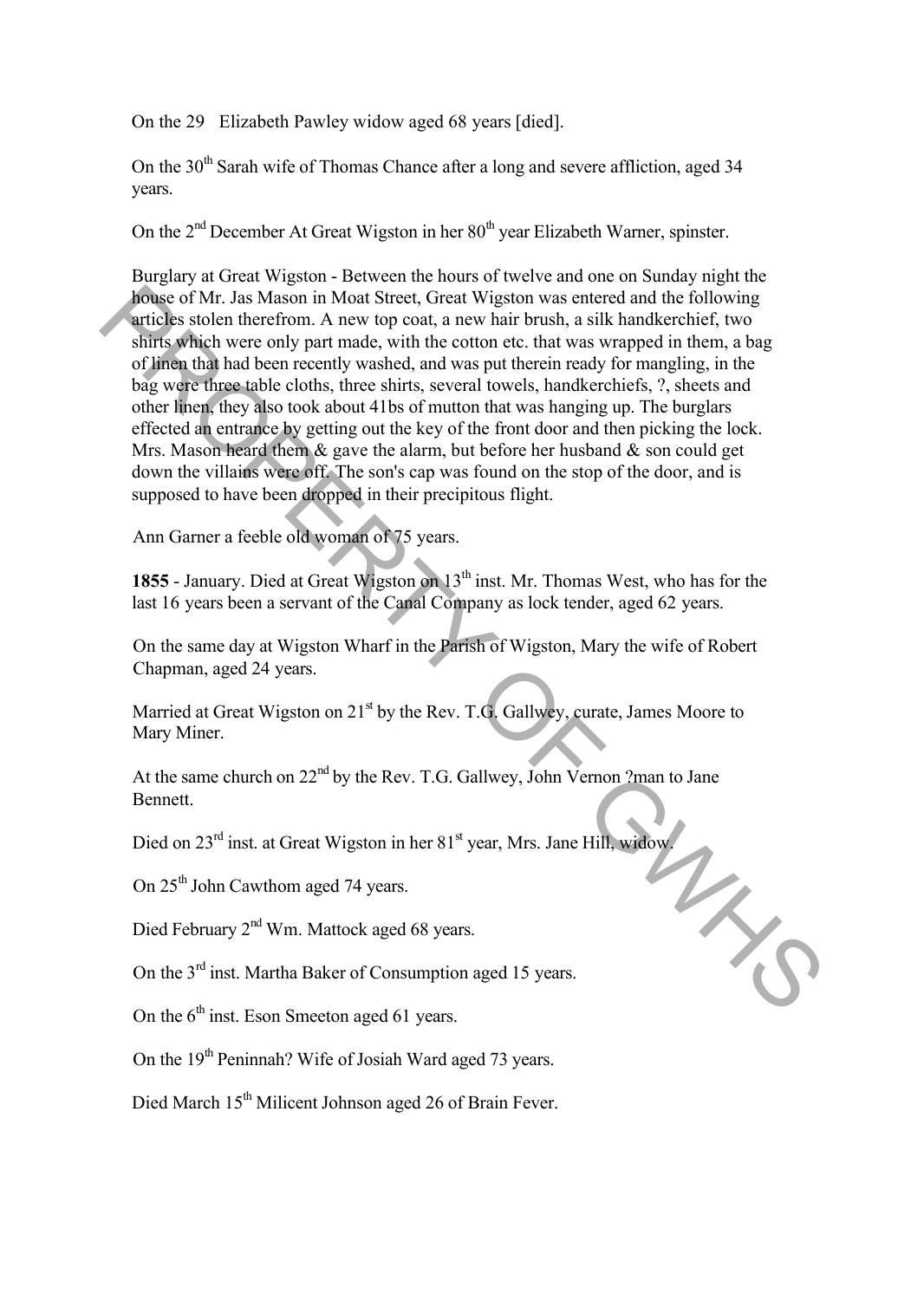Died April 6<sup>th</sup> Elizabeth Simons aged 71 years.

Died April 9<sup>th</sup> found dead in bed, John Smart, aged.......

Sudden death on Friday 13<sup>th</sup> April. ? Gregory Esq. held an inquest at the Queen's Head, Wigston upon the body of Mr. Saml Eggleston, farmer, who died on the previous evening. After viewing the body the following evidence was given. Mr. Wm Eggleston said "my Brother ate his supper and appeared as well as usual." Mr. Saml Pochin said "I was at Mrs. Eggleston's on Thursday night for about an hour, the deceased seemed to be in his usual good health. I got up to come away and while I was standing at the back of his chair he seemed to fall into a does [sic], shortly after he gave a moan, we then thought he had fallen into a swoon, but upon looking into his face we began to be apprehensive that it was something more serious, and I ran for the Doctor, but before he arrived he was dead." Mr. Hulme, surgeon, said "I attended the deceased and I have no doubt that the cause of death was disease of the heart." "I' was at Mrs. Eggleston's on Thursday night for about an hour, the deceased seemed<br>
we he his usual good health. I got up to come away and while I was standing at the<br>
best of this chain he samed to fall into a does [si

[the Egglestons lived at St. Wolstan's House and Dr. Hulme at the Manor House in Long Street so it is easy to picture Samuel Pochin's dash up Bell Street to summon help. Poor Samuel Eggleston must have had a weak heart as he was only 39 years old].

Died April 16<sup>th</sup> Rebecca Freer in her 92 year.

Died April 28<sup>th</sup> Ann the wife of Wm. Walker, aged 72 years.

Died June 16<sup>th</sup> Sarah Ann Platts, aged 21 years.

June  $17<sup>th</sup>$  Joseph Carter, aged 36 years.

June 23rd Mrs. Mary Phipps, aged 80 years.

On Sunday July 8<sup>th</sup> two sermons were preached in the Parish Church, Great Wigston for the benefit of the Day and Sunday Schools connected therewith. That in the afternoon by the Rev. Wm. Barber, incumbent of St. Johns, Leicester, in the evening by the Rev. John Halford, curate of Cossington, the collections amounted to £24 6s. Od

The heavy rains of the last fortnight have very much beaten down the corn, and the floods in some of the meadows has injured the hay, the thunder at times was very heavy. On Friday the  $27<sup>th</sup>$  July there were some very heavy claps and one about four o'clock in the afternoon was considered the loudest that had been heard for years and a fire ball that attended it had like to have proved serious to Mr. Thomas Carr who was brewing at The Old Crown . He was standing at the brew house door, and saw it when it was 100 yards off, but its velocity was so great, and he was so paralyzed [sic] with fear, that he expected to be killed by it. Fortunately it exploded a few yards before it reached him. It was of the form of an elongated globe of from one to two feet in diameter.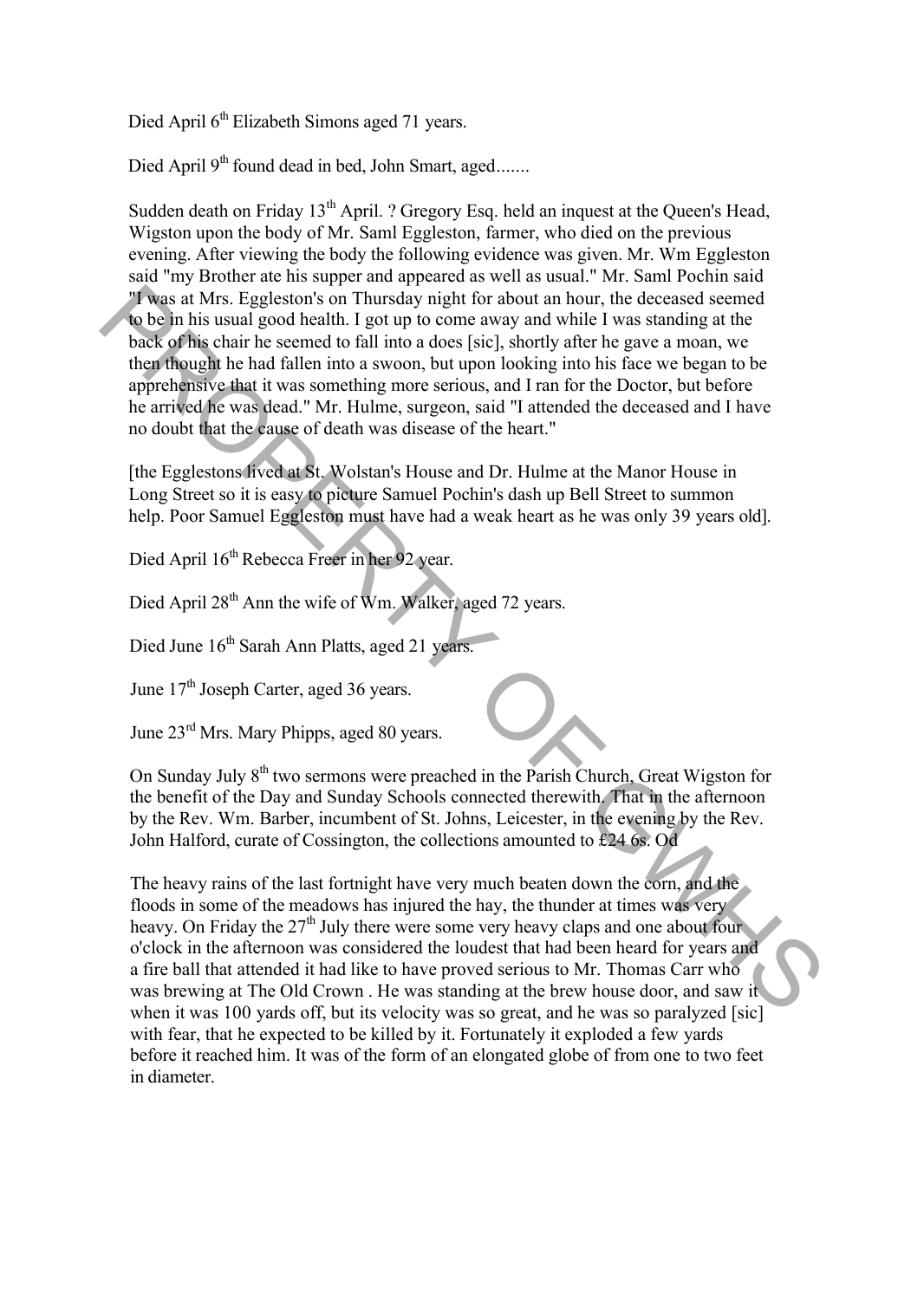[These accounts of extreme weather, sudden death and crime have a familiar ring, and serve to remind us that many things change with the passing years, but other events will always be a part of life!

Continued from Bulletin 73 here is the second part of Edna Taylor's account of the, South Wigston Schools. New members who have not received this issue may pick up a copy at the February Meeting if they wish. Please see Tricia Berry<sup>l</sup>

## **ALL ABOVE BOARD CHAPTER III -**

### **THE INFANT SCHOOL**

Within two and a half years of this confident statement, Mr. Barwick, the headmaster of the new Mixed School, was asking for more teaching help because of the large number of pupils, and Her Majesty's Inspector of Schools, Mr. Blakiston, had noted the considerable influx of new children into the area. The Sixth United Board, now with seven members and with John Wignall as Chairman, had once again to turn its thoughts to expansion. **Example 18 And Solution** If they wish. Please see Tricia Berry<br> **ALL ABOVE BOARD CHAPTER III** -<br> **THE INFANT SCHOOL**<br>
Within two marked starting they sus of this confident statement, Mr. Barwick, the headmaster of<br>
or pup

In November 1889, Arthur Wakerley was summoned by the Board to discuss the best means of providing for the increasing school population. He was asked to report on the largest possible number of children the present school could take if parts of the playground were built on. His views were also sought on the best means of adapting the present school as a Mixed School thoughout in case a new Infant School should be built.

The approval of the Education Department was sought for one of these two schemes, once Mr. Wakerley had submitted his plans. A prompt reply came from 'My Lords' that either scheme would do, and that no time should be lost in deciding which to adopt (as the average attendance had greatly increased in the Infant Department, and in the Mixed Department exceeded the accommodation). The first Board School, built for 505, was now trying to house 694 children.

These figures are not surprising when one looks at South Wigston in 1890. By that date, the major part of Orson Wright's original design for the township was completed. Houses had been built in all the streets off Blaby Road as well as Kirkdale Road and Orange Street. They were filled with the families that had responded to the numerous work opportunities in the new town. The Midland Railway was the largest single employer of labour in Wigston, offering jobs in the wagon shops, engine sheds, sidings, coal wharves and goods yards, as well as on the railway itself. The building industry was flourishing, and the presence of three railways encouraged other industries such as Orson Wright's contractors and joiners in his Perseverance Works and Wigston Foundry in Canal Street. In the same street were many shops, Dunmore's biscuit factory and Redshaw's Cash Coupon stores. All these drew people to the town,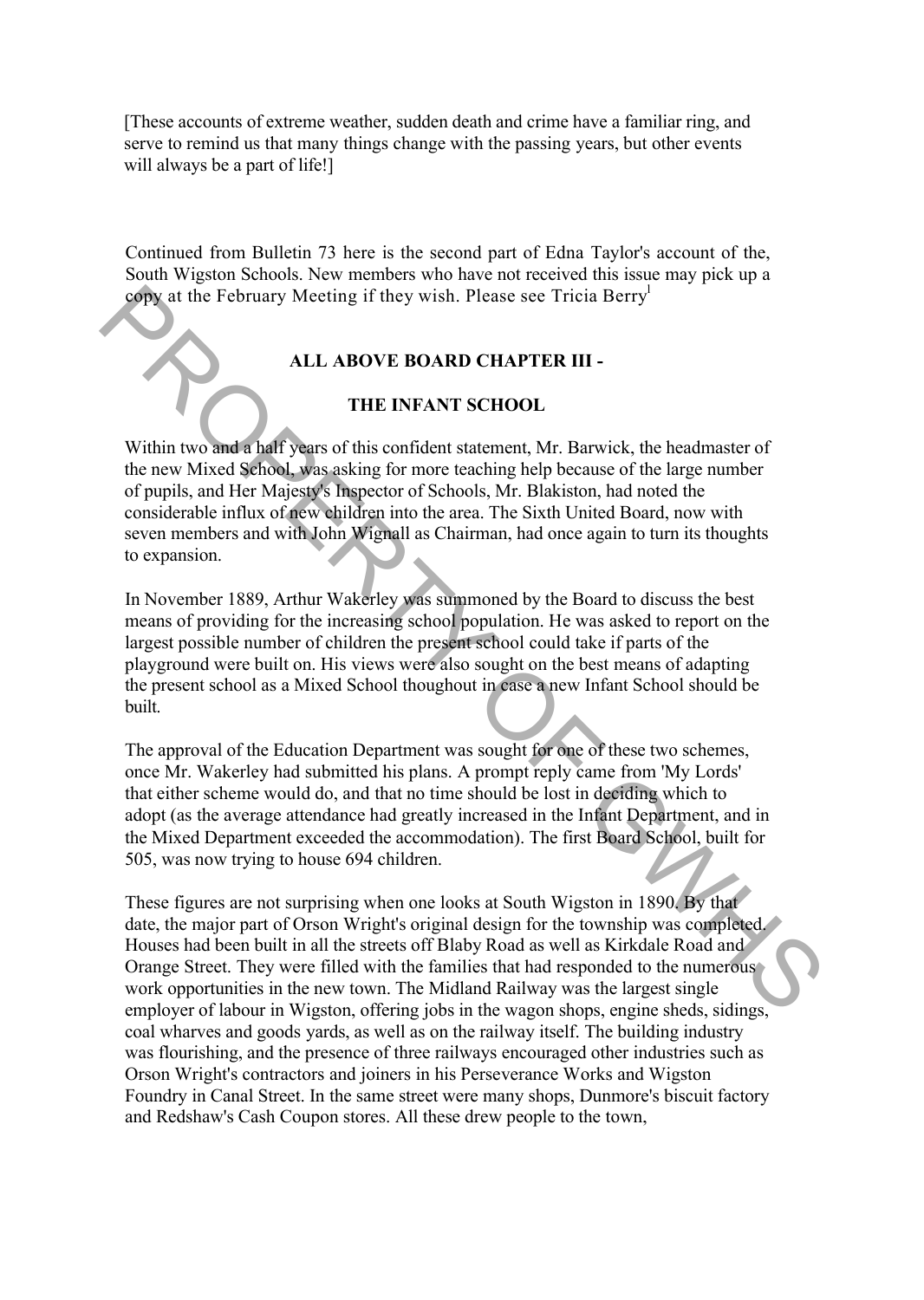from nearby villages and places much further away.

It is no wonder, then, that the Seventh United Board, newly-elected in March 1890, took a rapid decision to have a new and separate Infant School on the other (south) side of Bassett Street, and to have alterations to the first building to make it a Mixed School throughout.

Land was to be bought from Orson Wright for £553 7s 4d, Mr. Burgess to be the solicitor, Mr. Wakerley the architect. Later, Mr. Hackett the caretaker applied for and got the job of caretaker of the new school at £15 per annum. After the conveyancing was carried out, the Board agreed to erect fences, repair half the streets and the whole of the side causeways bounding the land until these should be undertaken by the Sanitary Authority, and "not to permit the sale of wine, ale, beer or spirituous liquors on any part of the land". As though they would! Charles Hurst, builder, tendered and won the contract to erect the new Infant School for  $\text{\pounds}2,632$  Os Od and Charles Sharp was to carry out the alterations to the existing school, for which £200 was borrowed.

All this organisation took time, and the overcrowding got worse through the next 12 months, so that Miss Ada Lewin, Headmistress of the Infants' had to ask permission to refuse all new entries under 4 years old. Later, the Board applied to the Education Department to be allowed to use the South Wigston Mission room, (the 'tin hut') for classes during the building of the new Infant School. They were granted permission for only one year if there were no more than 100 children and a certified teacher in charge.

On 1<sup>st</sup> September 1891, an Act was passed which made schooling free. The Education Department was empowered to pay a fee grant often shillings per year for each child over 3 and under 15 if the Board so wished. The Board resolved at once to accept, for the grant was roughly equal to three pence per week per child, and a bigger attendance, which they fully expected, would result in more financial resources. Also the Board had gone through many battles with parents who kept their children off school because of poverty, and had spent many hours examining cases of deserved remission of fees. All over the country, the Act was hailed a great step forward for the education of working-class children, as indeed it was. But in 1891 it did not help the plight of South Wigston that attendances shot up to even higher numbers, and that children came to school more regularly than before. Where to put them all? solution, MY. Wakerly the architect. Later, MY. Hackett the caracter applied for and<br>yelt the job of carculacter of the new school at £15 pcr amum. After the care<br>according was carried out, the Board agreed to erect fence

The staff (now nine in the Mixed Department and six in the Infants') coped bravely, and after much delay the new Infant School was ready by late 1892. Its playground was in granite, not asphalt, with the grates properly guarded with brickwork. Stoves were installed, rather than open fireplaces, and these were also put in the Mixed School as part of their alterations. They were probably made at Orson Wright's foundry in Canal Street.

Four hundred places were now available for infants, and the old school was in process of being altered to take all juniors. Surely now, South Wigston's problems were over and no more building needed to be done. In fact, it was to be five years before any thoughts of further building were recorded, and during those years, the two schools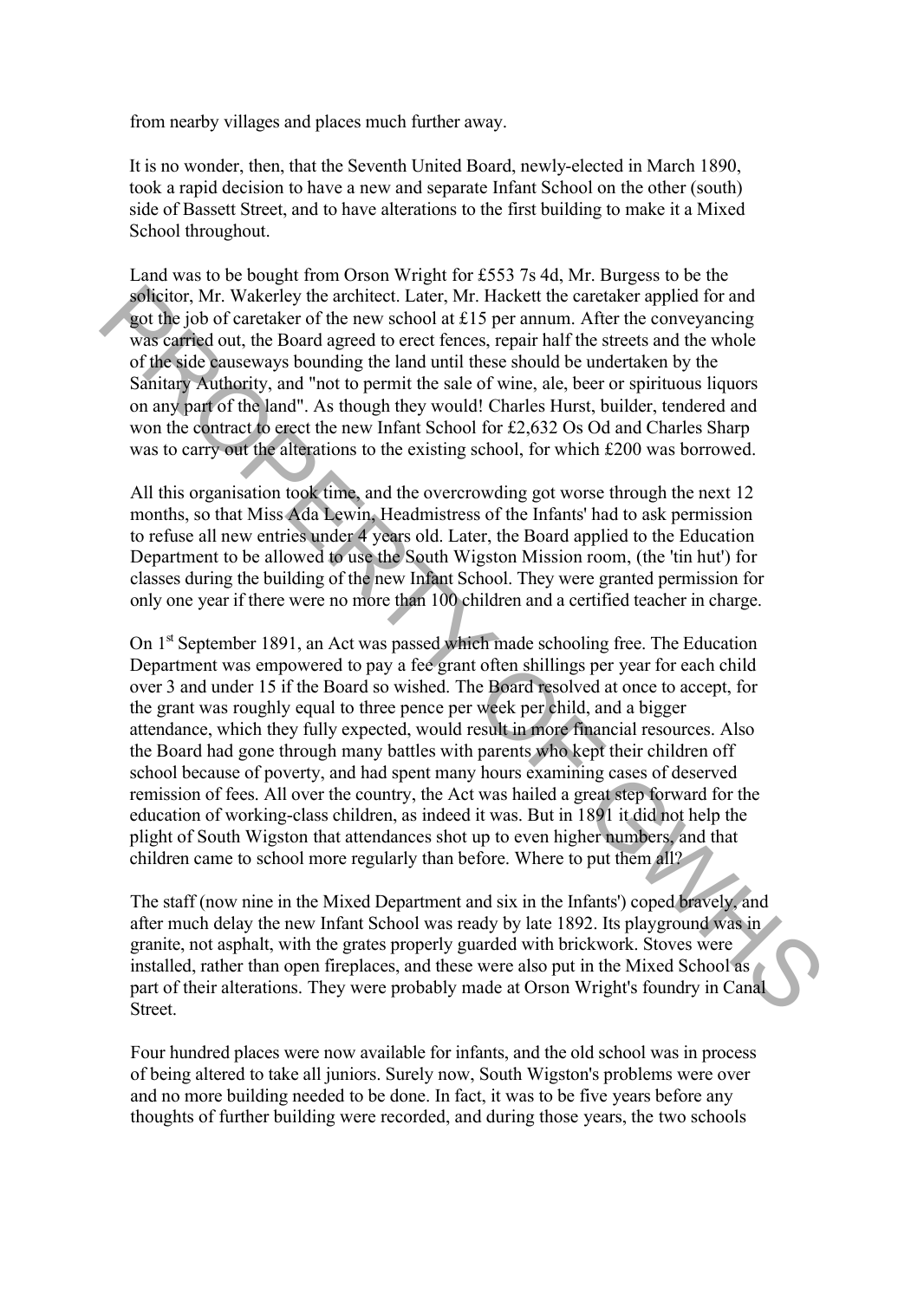progressed successfully, usually gaining excellent reports from the visiting inspector.

Many developments in education were taking place in the 1890s. The school-leaving age was raised to 13, with some exemptions, and the quality of teaching was improving. Pupil teachers were required to attend centres such as Alderman Newton's School to improve their own education and more were going on to training colleges. They were also encouraged by the School Board to attend evening classes in technical subjects.

In the last quarter of the  $19<sup>th</sup>$  century, technical education attracted wide public interest, arising from fear of foreign industrial competition. As early as 1881, a book showing how German technical schools enabled their hosiery workers to compete successfully against the British hosiers came to the attention of A.J. Mundella, businessman and an MP for Sheffield. When he became Vice-President of the Education Committee, he appointed a Royal Commission, which recommended far-reaching measures to promote technical education in this country.

The government responded by acting to provide the administrative framework for a national system of technical education. The Local Government Act of 1888 created 62 County Councils and many County Borough Councils., which could pay grants. A year later, the Technical Instruction Act gave them power to raise a penny rate for technical instruction. 'Whisky Money', a tax on spirits, was allocated for the same purpose, and in 1891, counties were allowed to provide scholarships for working-class children to go to secondary schools.

All over the country, counties and boroughs were setting up technical education committees. Leicester City and County were among the first, for the report on German technical superiority had alarmed the hosiers. Wigston was also quick off the mark. In 1891, a committee of 25 met at Bell Street Board School, and with John Wignall as Chairman organised evening lectures to be given at Long Street and Bassett Street Board Schools. The list of subjects at first included cookery, care of the sick, hygiene, theoretical mechanics and geometry. Later, artificial manures, gardening, butter making and an ambulance class were added. All lectures were open to the public at four shillings per session, and all could sit for the examinations set by the South Kensington Science and Art Department. If they passed, they earned grants for their school. In the last quarter of the 19<sup>th</sup> century, technical education attracted wide public interest, arising from fear of freeign industrial competition. As early as 1881, a hook showing hougher and for freeign industrial conoi

The summer gardening lectures given in the grounds of Mr. Owston's home at Bushloe House, and in Mr. John Rolleston's grounds at Glen Parva Grange were each attended by over 100 people. The lectures were a source of great enjoyment, and for some they proved to be a route to personal advancement.

During these highly successful years for the Board Schools and the Technical Education Committee, the population of South Wigston continued to rise inexorably. Just after Queen Victoria's Diamond Jubilee, in 1897, a committee was appointed by the School Board to consider the purchase of a piece of land adjacent to the Infant School. The Board was being prudent and looking ahead. Just in case....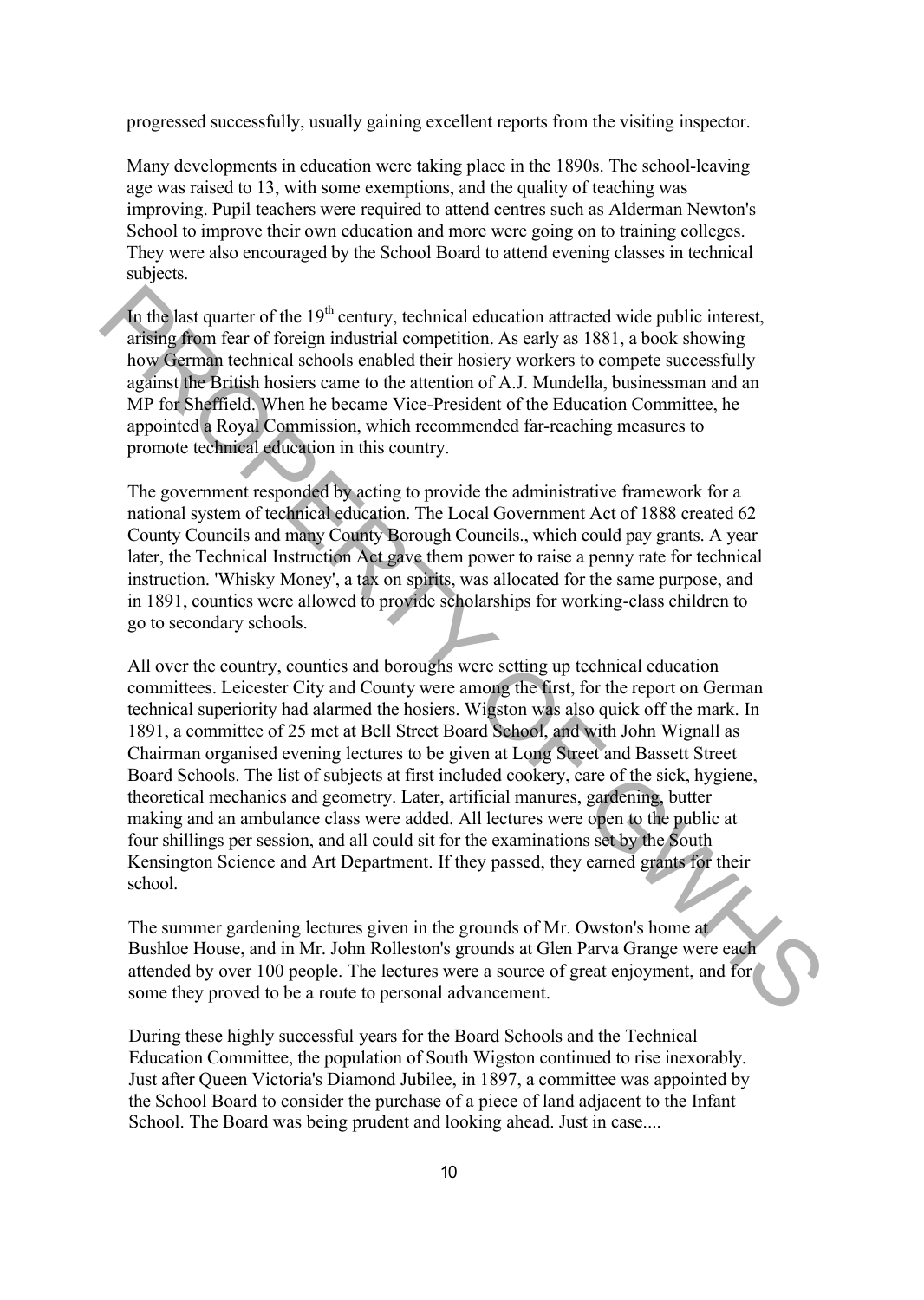#### **CHAPTER IV - THE GIRLS' SCHOOL**

The Board's foresight was justified, for by 1900 the school-leaving age for byelaw purposes rose to 14, and the number of school attendances required before taking a job increased. The two South Wigston Board Schools now had a total of 900 pupils between them, and what is more, reached an average attendance of 92.8%. This is astonishing in view of the epidemics that raged through schools at the time.

Probably overcrowding helped to spread sickness, for the Board's minutes record frequent outbreaks of measles, scarlet fever and whooping cough, all dealt with by closure and fumigation. The Barracks children were always quickly withdrawn in such situations for quite long periods.

In 1902, after the Eleventh Board had been informed that they should submit proposals for further accommodation, it was resolved that a school for 400 girls should be built on the land acquired next to the Infant School. Mr. Sawday was to be the architect and he would at the same time look at the Mixed School with a view to building a central hall and making provision for cookery teaching. The last is puzzling if the girls were to go to the new building.

By the autumn, permission to go ahead was given and tenders were invited from local builders, it being made clear that the union rates must be paid. Orson Wright's was chosen and the £7,000 was to be borrowed from Public Works Loan Commissioners at 3.5% for 40 years.

Twenty years earlier, the new Long Street Infant School had been built for half that price, so they had problems of soaring costs even then.

These were stirring times in which the Girls' School was being built. The Boer War had come to an end, and Queen Victoria was succeeded by Edward VTI. School holidays were granted for both events. Not only that, but the South Wigston football team won the Schools' Shield with no point scored against them.

In the field of education., sweeping changes were being made country-wide as the 1902 Education Act brought the School Boards to an end and handed over education to the Boroughs and County Councils. The day when this took place was  $30<sup>th</sup>$  June 1903 and it was called, somewhat biblically 'the Appointed Day'. An audit was held at Bell Street School and the caretakers took an inventory of all the property on the premises of each of the five schools under the Wigston Magna Board. This was handed over to the Wigston Urban District Council. The Board had carried unanimously a resolution "that a memorial tablet be placed in the Central Hall of the new Girls' School, stating that the school had been erected by the Wigston Magna Board School". Also included was the name of the chairman, Mr. John Wignall, and the number of years for which he had been a member of the School Board. The plaque can be seen to this day, a reminder that Wigston ratepayers' money was used to build that school. Procedular properation in the plead is chead sickets. For the Board's minutes record<br>
Figuret outlined furnigation. The Barracks chard wholoning eough, all dealt with by<br>
cleared furnigation. The Barracks children were al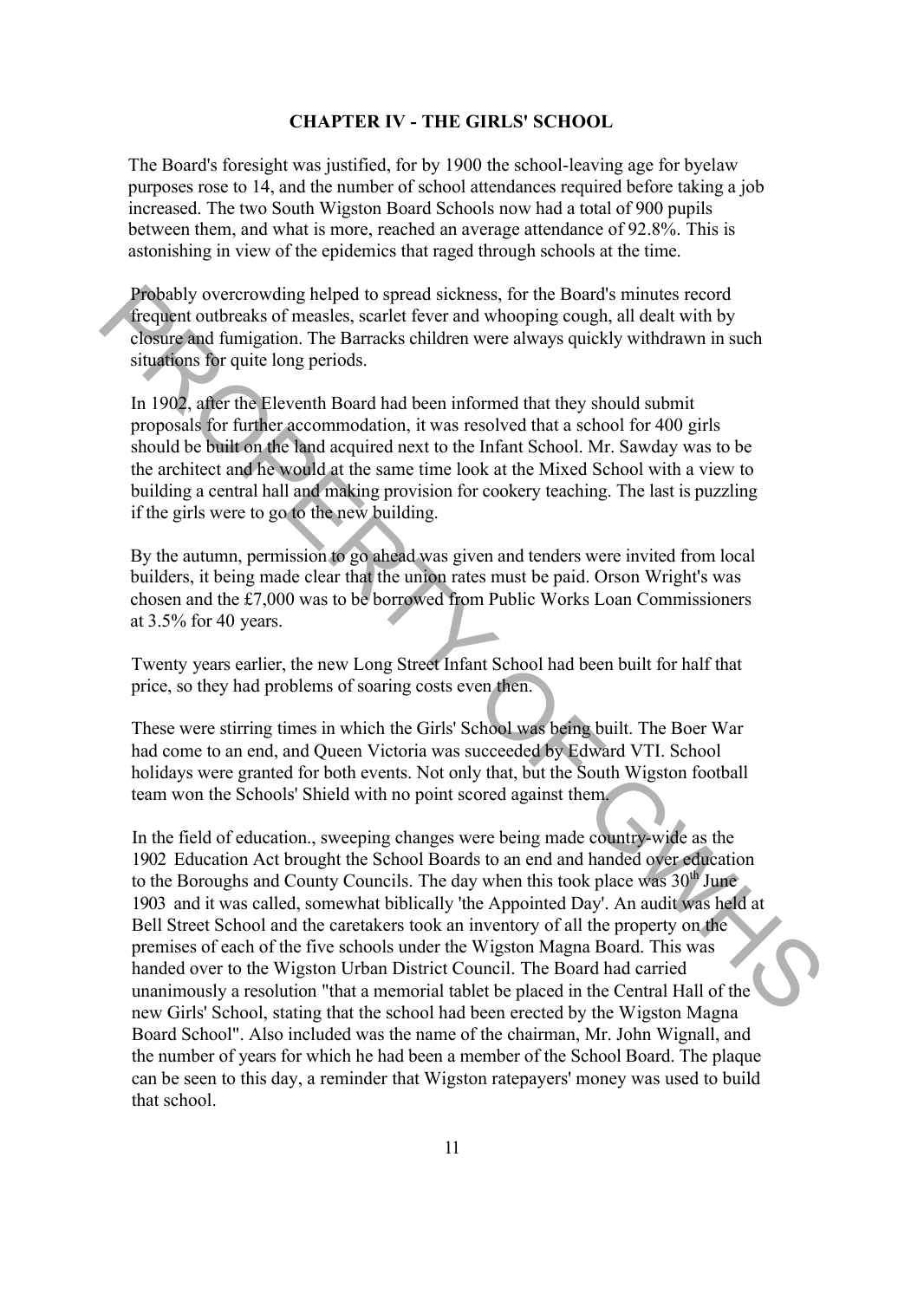Twelve new managers, unelected now, were appointed for the Wigston Urban District. Some of them, such as their Chairman the Reverend David Dewar, had already served on the School Board. Mr. William Brockington was made the first Director of Education, by the Leicestershire County Council Education Committee. A man of outstanding ability and drive, he was to stay in office for 44 years, much the longest period of any Director. Using a recent invention, the motorcar, he paid visits of inspection to all the 266 public elementary schools under the Education Committee. One of these visits was to discuss the appointment of staffs for the South Wigston Girls' and Boys' Schools, now called Council Schools.

Messrs. Barwick (Head), Carter, New, Bryan, Stone and Wilde were to be the staff of the Boys' School. Miss Hardcastle (Head), with Misses Russell, Wright, Dowell, Breacher and Rollinson were to form the Girls' School staff. Miss Matthews, who had taught at evening classes for some years, was recommended as cookery teacher, while Miss Vegeais was to teach French to children selected from the upper standards of the Wigston Council Schools. They were becoming quite ambitious. Girls' and Boys' Schools, now called Council Schools.<br>
Messige Barwick (Head), Carter, New, Bryan, Stonc and Wilde were to be the staff of<br>
the Boys' School. Mass Hardcastic (Head), with Misson Kussell, Wright, Dowell,<br>
t

The date for the official opening of the Girls' School was fixed as the  $11<sup>th</sup>$  January 1904, and no doubt many complimentary comments were made about the building, which was the most handsome of the three South Wigston Board Schools. The light coloured sandstone, brick and plaster work of the ornate doorway leading to Bassett Street still give pleasure today. The interior is equally pleasing, with its arched windows and beautifully polished floors.

Yet by May of the same year, a note in the Board's minute book records that the Girls' School was in a poor state, with unfinished buildings, no fastenings to several windows of which the frameworks were defective, and a shrubbery where most of the plants had died. Evidently a distant County Council Committee could not bestow upon the schools as much care as the local Board had shown.

John Thomas Proctor soldiered on as clerk to the new managers up to November 1904, after which the Board's minute books come to an end. A few last entries in the minute book refer to disabled children who could not walk or see, and to children badly treated by their parents. The County Councils were evidently beginning to take the medical state of their charges as seriously as their traditional schooling.

The School Boards, in the 30 years of their existence, had laid a splendid foundation for the children of working class people. Much remained to be done, but without them, nothing that we take for granted today in the field of state education would have been possible. Indeed, as the great historian, G. M. Trevelyan put it, "Without the Boards, England could not have competed in the coming age of machinery, and her people would have sunk into the barbarism of an uneducated city population".